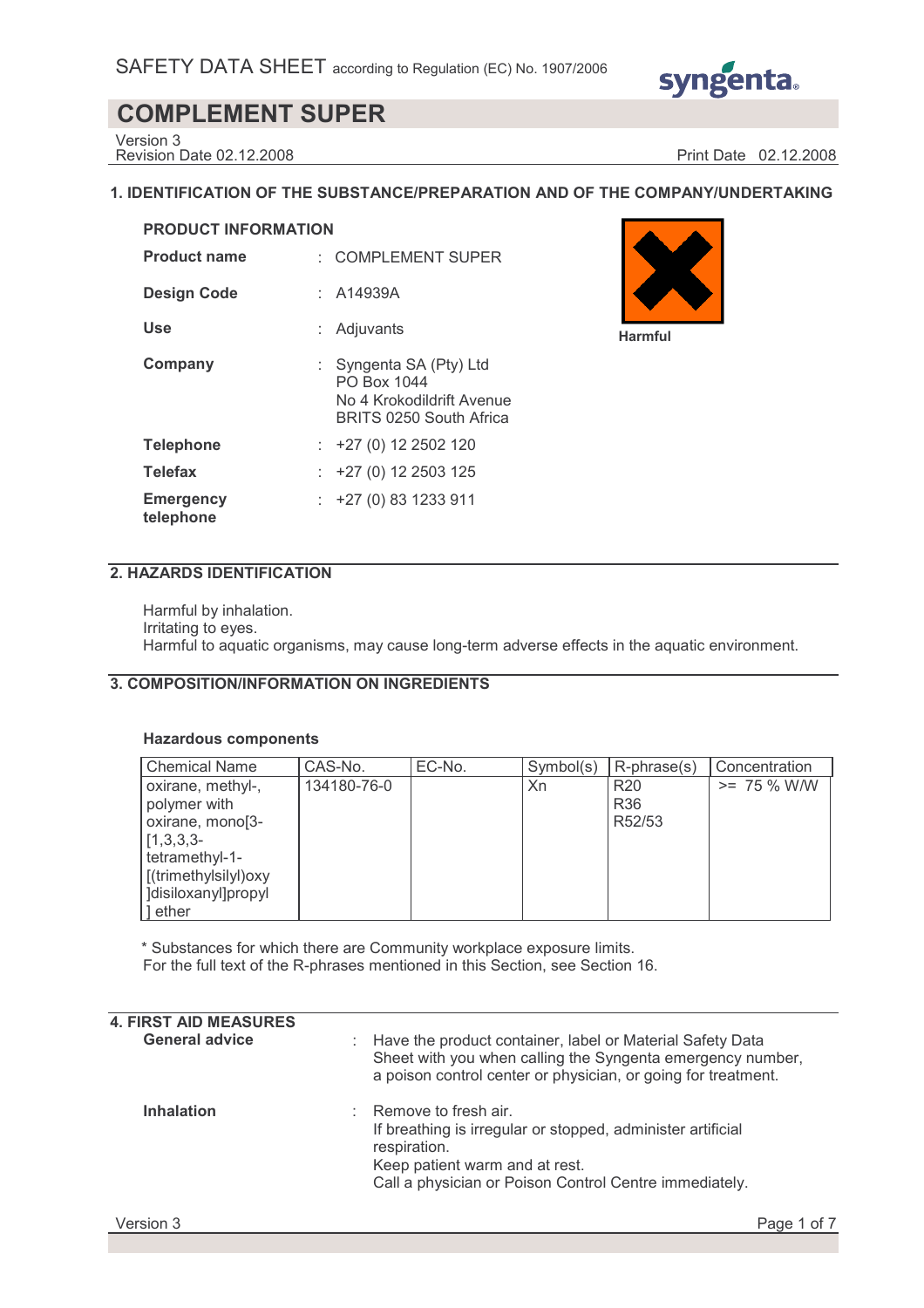

| Version 3<br>Revision Date 02.12.2008                                       | Print Date 02.12.2008                                                                                                                                                                                                               |
|-----------------------------------------------------------------------------|-------------------------------------------------------------------------------------------------------------------------------------------------------------------------------------------------------------------------------------|
| <b>Skin contact</b>                                                         | Take off all contaminated clothing immediately.<br>Wash off immediately with plenty of water.<br>If skin irritation persists, call a physician.<br>Wash contaminated clothing before re-use.                                        |
| Eye contact                                                                 | Rinse immediately with plenty of water, also under the eyelids,<br>for at least 15 minutes.<br>Remove contact lenses.<br>Immediate medical attention is required.                                                                   |
| Ingestion                                                                   | : If swallowed, seek medical advice immediately and show this<br>container or label.<br>Do NOT induce vomiting.                                                                                                                     |
| <b>Medical advice</b>                                                       | There is no specific antidote available. Treat symptomatically.                                                                                                                                                                     |
| <b>5. FIRE-FIGHTING MEASURES</b>                                            |                                                                                                                                                                                                                                     |
| <b>Suitable extinguishing</b><br>media                                      | Extinguishing media - small fires<br>Use water spray, alcohol-resistant foam, dry chemical or<br>carbon dioxide.<br>Extinguishing media - large fires<br>Alcohol-resistant foam<br>or<br>Water spray                                |
| <b>Extinguishing media</b><br>which shall not be used<br>for safety reasons | Do not use a solid water stream as it may scatter and spread<br>fire.                                                                                                                                                               |
| <b>Specific hazards during</b><br>fire fighting                             | As the product contains combustible organic components, fire<br>will produce dense black smoke containing hazardous products<br>of combustion (see section 10).<br>Exposure to decomposition products may be a hazard to<br>health. |
| <b>Special protective</b><br>equipment for fire-<br>fighters                | Wear full protective clothing and self-contained breathing<br>apparatus.                                                                                                                                                            |
| <b>Further information</b>                                                  | Do not allow run-off from fire fighting to enter drains or water<br>courses.<br>Cool closed containers exposed to fire with water spray.                                                                                            |

## **6. ACCIDENTAL RELEASE MEASURES**

| <b>Personal precautions</b>         | : Refer to protective measures listed in sections 7 and 8.                                                         |
|-------------------------------------|--------------------------------------------------------------------------------------------------------------------|
| <b>Environmental</b><br>precautions | Prevent further leakage or spillage if safe to do so.<br>Do not flush into surface water or sanitary sewer system. |
| Methods for cleaning up             | : Contain spillage, and then collect with non-combustible                                                          |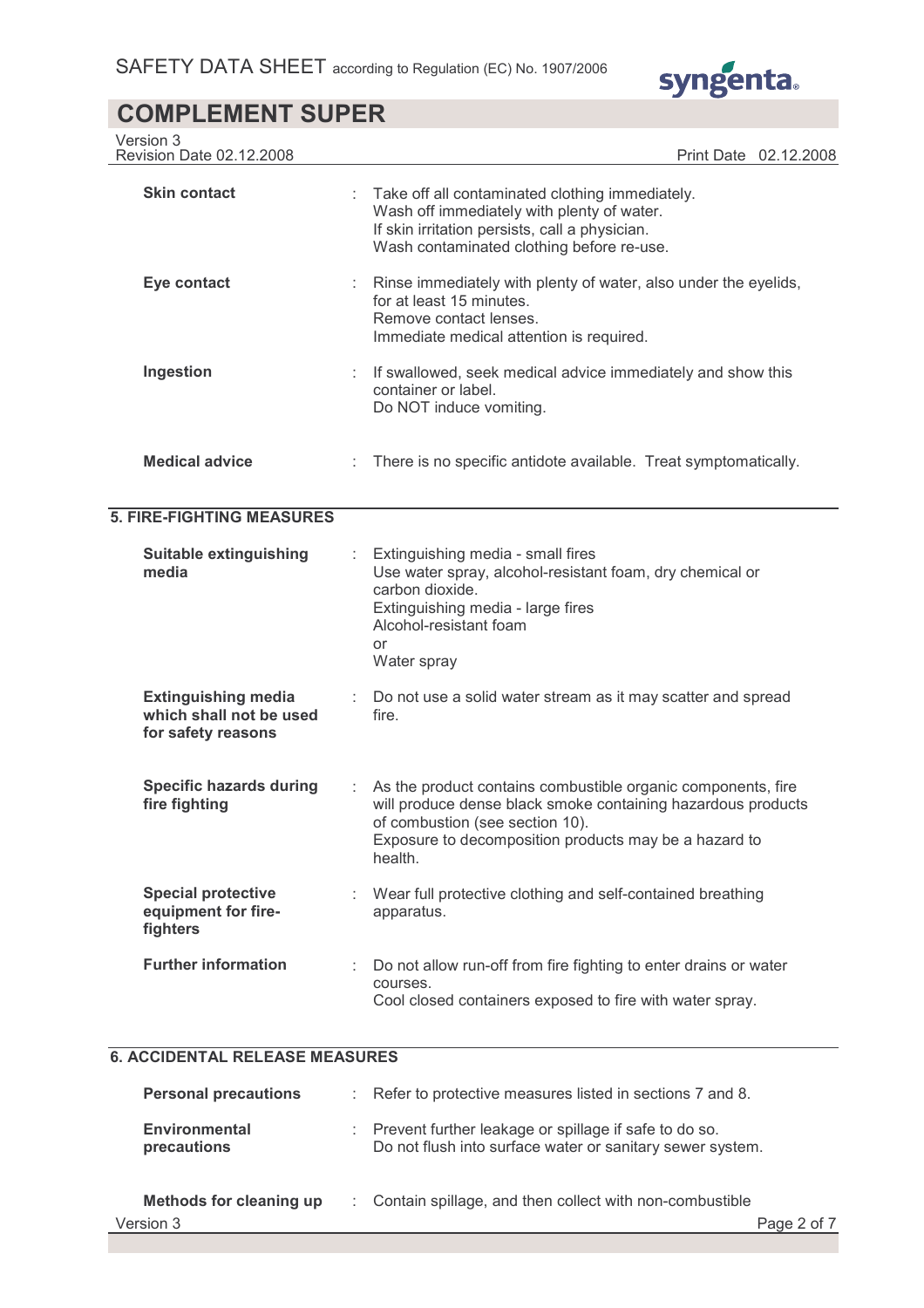

| Version 3<br>Revision Date 02.12.2008                   |                                                                                                                                                                                                                      | Print Date 02.12.2008 |
|---------------------------------------------------------|----------------------------------------------------------------------------------------------------------------------------------------------------------------------------------------------------------------------|-----------------------|
|                                                         | absorbent material, (e.g. sand, earth, diatomaceous earth,<br>vermiculite) and place in container for disposal according to<br>local / national regulations (see section 13).                                        |                       |
| <b>Additional advice</b>                                | If the product contaminates rivers and lakes or drains inform<br>respective authorities.                                                                                                                             |                       |
| 7. HANDLING AND STORAGE                                 |                                                                                                                                                                                                                      |                       |
| <b>HANDLING</b>                                         |                                                                                                                                                                                                                      |                       |
| Advice on safe handling                                 | No special protective measures against fire required.<br>Avoid contact with skin and eyes.<br>When using, do not eat, drink or smoke.<br>For personal protection see section 8.                                      |                       |
| <b>STORAGE</b>                                          |                                                                                                                                                                                                                      |                       |
| <b>Requirements for storage</b><br>areas and containers | No special storage conditions required.<br>Keep containers tightly closed in a dry, cool and well-ventilated<br>place.<br>Keep out of the reach of children.<br>Keep away from food, drink and animal feedingstuffs. |                       |

## **8. EXPOSURE CONTROLS/PERSONAL PROTECTION**

### **ENGINEERING MEASURES**

 Containment and/or segregation is the most reliable technical protection measure if exposure cannot be eliminated.

The extent of these protection measures depends on the actual risks in use.

If airborne mists or vapors are generated, use local exhaust ventilation controls.

 Assess exposure and use any additional measures to keep airborne levels below any relevant exposure limit.

Where necessary, seek additional occupational hygiene advice.

## **PERSONAL PROTECTIVE EQUIPMENT**

| <b>Protective measures</b>    | : The use of technical measures should always have priority<br>over the use of personal protective equipment.<br>When selecting personal protective equipment, seek<br>appropriate professional advice.<br>Personal protective equipment should be certified to<br>appropriate standards.                                                                                        |
|-------------------------------|----------------------------------------------------------------------------------------------------------------------------------------------------------------------------------------------------------------------------------------------------------------------------------------------------------------------------------------------------------------------------------|
| <b>Respiratory protection</b> | : A combination gas, vapor and particulate respirator may be<br>necessary until effective technical measures are installed.<br>Protection provided by air-purifying respirators is limited.<br>Use a self-contained breathing apparatus in cases of<br>emergency spills, when exposure levels are unknown, or under<br>any circumstances where air-purifying respirators may not |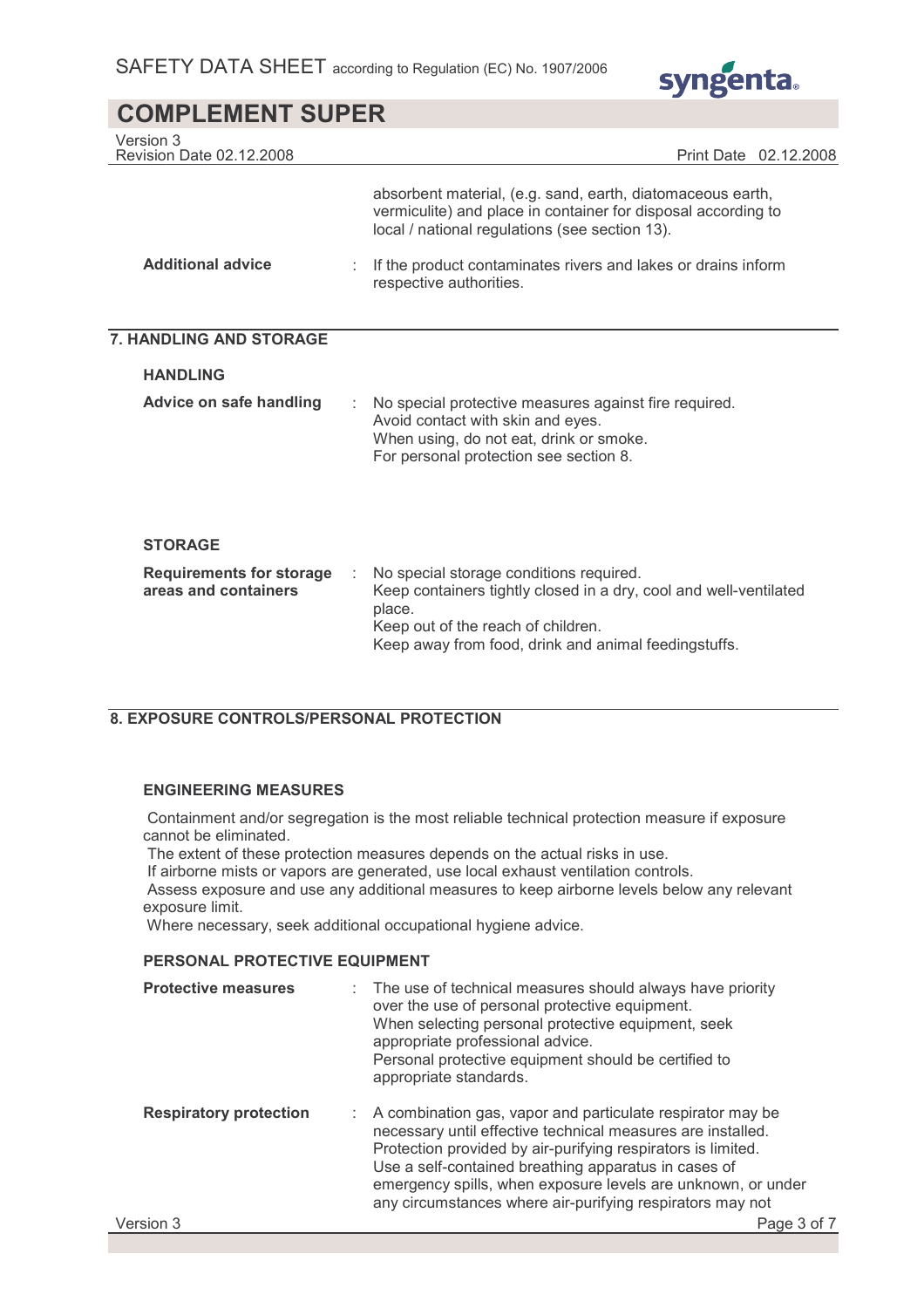

Version 3

Revision Date 02.12.2008 Print Date 02.12.2008

|                          |   | provide adequate protection.                                                                                            |
|--------------------------|---|-------------------------------------------------------------------------------------------------------------------------|
| <b>Hand protection</b>   |   | : Chemical resistant gloves are not usually required.<br>Select gloves based on the physical job requirements.          |
| Eye protection           |   | If eye contact is possible, use tight-fitting chemical safety<br>goggles.                                               |
| Skin and body protection | ÷ | No special protective equipment required.<br>Select skin and body protection based on the physical job<br>requirements. |

## **9. PHYSICAL AND CHEMICAL PROPERTIES**

| Form<br>Colour<br>рH      | $:$ liquid<br>: colorless<br>: $5.5 - 7.5$ at 40 g/l (20 °C) |
|---------------------------|--------------------------------------------------------------|
| <b>Flash point</b>        | : $>65^\circ$ C                                              |
| <b>Density</b>            | : 1.025 g/cm3 at 25 $\degree$ C                              |
| <b>Miscibility</b>        | $:$ soluble                                                  |
| <b>Viscosity, dynamic</b> | $\div$ 60 - 140 mPa.s at 25 $\degree$ C                      |

## **10. STABILITY AND REACTIVITY**

| <b>Hazardous decomposition</b><br>products | : Combustion or thermal decomposition will evolve toxic and<br>irritant vapors.              |
|--------------------------------------------|----------------------------------------------------------------------------------------------|
| <b>Hazardous reactions</b>                 | : None known.<br>Hazardous polymerization does not occur.<br>Stable under normal conditions. |

## **11. TOXICOLOGICAL INFORMATION**

| <b>Acute oral toxicity</b>       | : LD50 Rat, $> 2,000$ mg/kg                                                           |
|----------------------------------|---------------------------------------------------------------------------------------|
| <b>Acute inhalation toxicity</b> | : LC50 Rat, 1.08 mg/l, 4 h                                                            |
| <b>Acute dermal toxicity</b>     | : LD50 Rabbit, $> 2,000$ mg/kg                                                        |
| <b>Skin irritation</b>           | Rabbit: Slightly Irritating                                                           |
| <b>Eye irritation</b>            | Rabbit: Moderate eye irritation                                                       |
| Long term toxicity               |                                                                                       |
|                                  | Did not show carcinogenic, teratogenic or mutagenic effects in<br>animal experiments. |
| Version 3                        | Page 4 of 7                                                                           |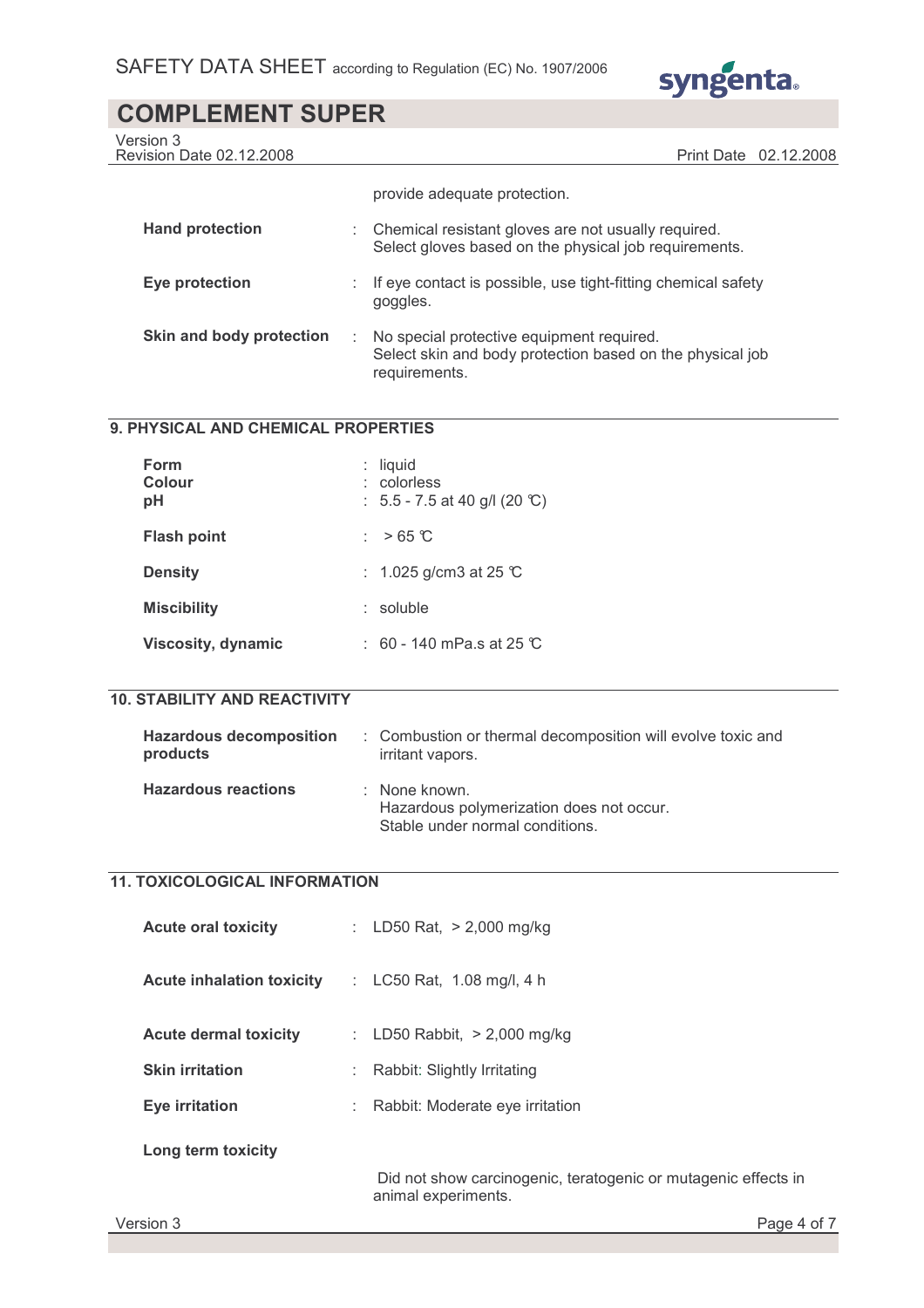

Version 3

Revision Date 02.12.2008 Print Date 02.12.2008

#### **12. ECOLOGICAL INFORMATION**

#### **ELIMINATION INFORMATION (PERSISTENCE AND DEGRADABILITY)**

| <b>ECOTOXICITY EFFECTS</b><br><b>Toxicity to fish</b>             | : LC50 Lepomis macrochirus (Bluegill sunfish), 15 mg/l |
|-------------------------------------------------------------------|--------------------------------------------------------|
| <b>Toxicity to daphnia and</b><br>other aquatic<br>invertebrates. | $\therefore$ EC50 Daphnia magna (Water flea), 177 mg/l |

## **13. DISPOSAL CONSIDERATIONS**

| <b>Product</b>                     | Do not contaminate ponds, waterways or ditches with chemical<br>or used container.<br>Do not dispose of waste into sewer.<br>Where possible recycling is preferred to disposal or<br>incineration.<br>If recycling is not practicable, dispose of in compliance with<br>local regulations. |
|------------------------------------|--------------------------------------------------------------------------------------------------------------------------------------------------------------------------------------------------------------------------------------------------------------------------------------------|
| <b>Contaminated packaging</b><br>÷ | Empty remaining contents.<br>Triple rinse containers.<br>Empty containers should be taken to an approved waste<br>handling site for recycling or disposal.<br>Do not re-use empty containers.                                                                                              |

## **14. TRANSPORT INFORMATION**

| Land transport              |                     |
|-----------------------------|---------------------|
| ADR/RID:<br>Regulation:     | Not dangerous goods |
| Sea transport               |                     |
| <i>IMDG:</i><br>Regulation: | Not dangerous goods |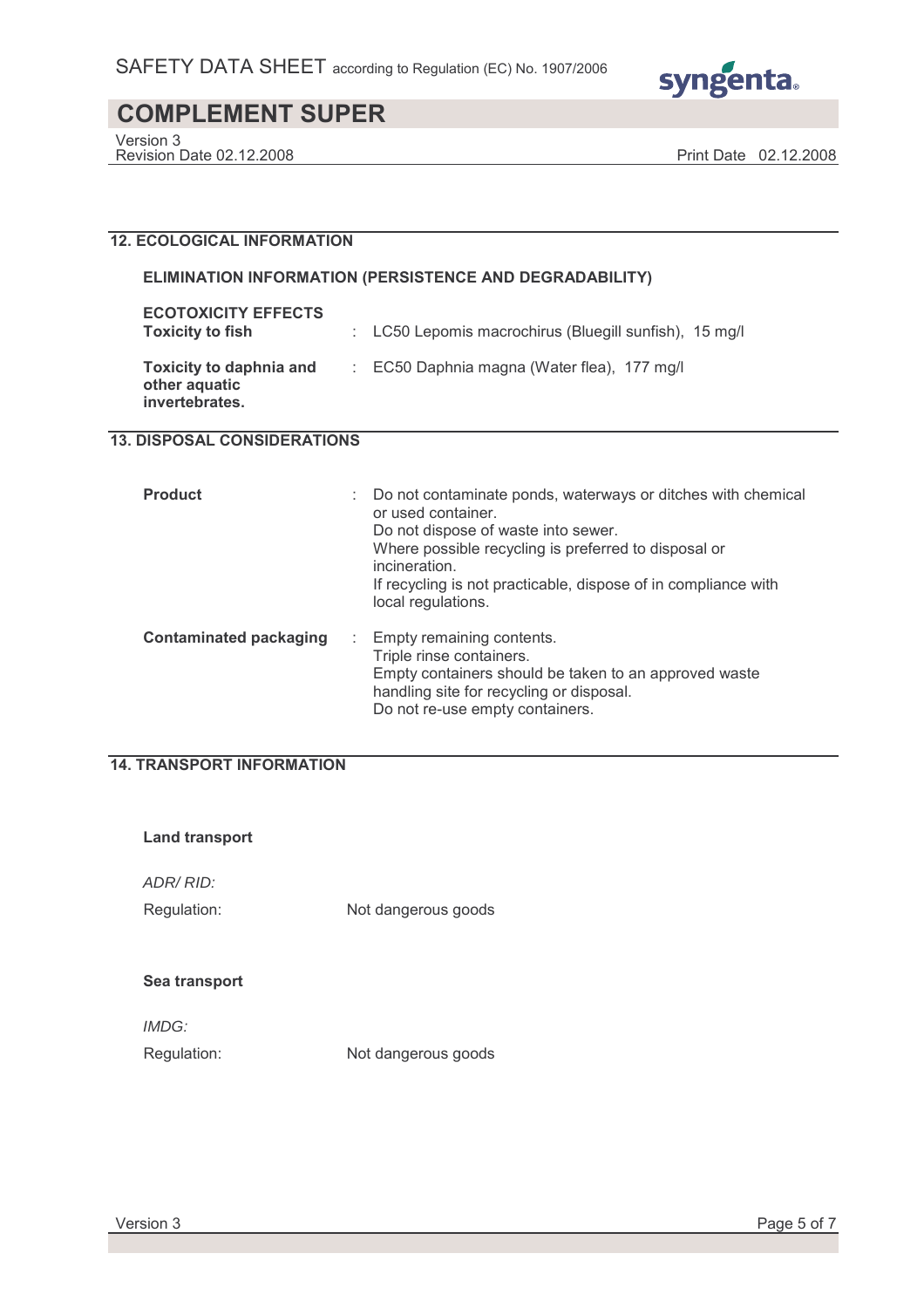

Version 3 Revision Date 02.12.2008 Print Date 02.12.2008

#### **Air transport**

IATA-DGR

Regulation: Not dangerous goods

## **15. REGULATORY INFORMATION**

#### **Labelling according to EC Directives**

Hazardous components which must be listed on the label:

• oxirane, methyl-, polymer with oxirane, mono[3-[1,3,3,3-tetramethyl-1- [(trimethylsilyl)oxy]disiloxanyl]propyl] ether

| Symbol(s)   | Xn                                                         | Harmful                                                                                                                                                                                                                                                                    |
|-------------|------------------------------------------------------------|----------------------------------------------------------------------------------------------------------------------------------------------------------------------------------------------------------------------------------------------------------------------------|
| R-phrase(s) | <b>R20</b><br>R36<br>R52/53                                | Harmful by inhalation.<br>Irritating to eyes.<br>Harmful to aquatic organisms, may cause<br>long-term adverse effects in the aquatic<br>environment.                                                                                                                       |
| S-phrase(s) | SS2<br>S <sub>13</sub><br>S20/21<br>S24<br>S <sub>26</sub> | Keep out of the reach of children.<br>Keep away from food, drink and animal<br>feedingstuffs.<br>When using do not eat, drink or smoke.<br>Avoid contact with skin.<br>In case of contact with eyes, rinse<br>immediately with plenty of water and seek<br>medical advice. |
|             | S35                                                        | This material and its container must be<br>disposed of in a safe way.                                                                                                                                                                                                      |
|             | S36/37/39                                                  | Wear suitable protective clothing, gloves<br>and eye/face protection.                                                                                                                                                                                                      |
|             | S57                                                        | Use appropriate container to avoid<br>environmental contamination.                                                                                                                                                                                                         |
| <b>Note</b> | Directive 1999/45/EC.                                      | The product is classified and labelled in accordance with                                                                                                                                                                                                                  |